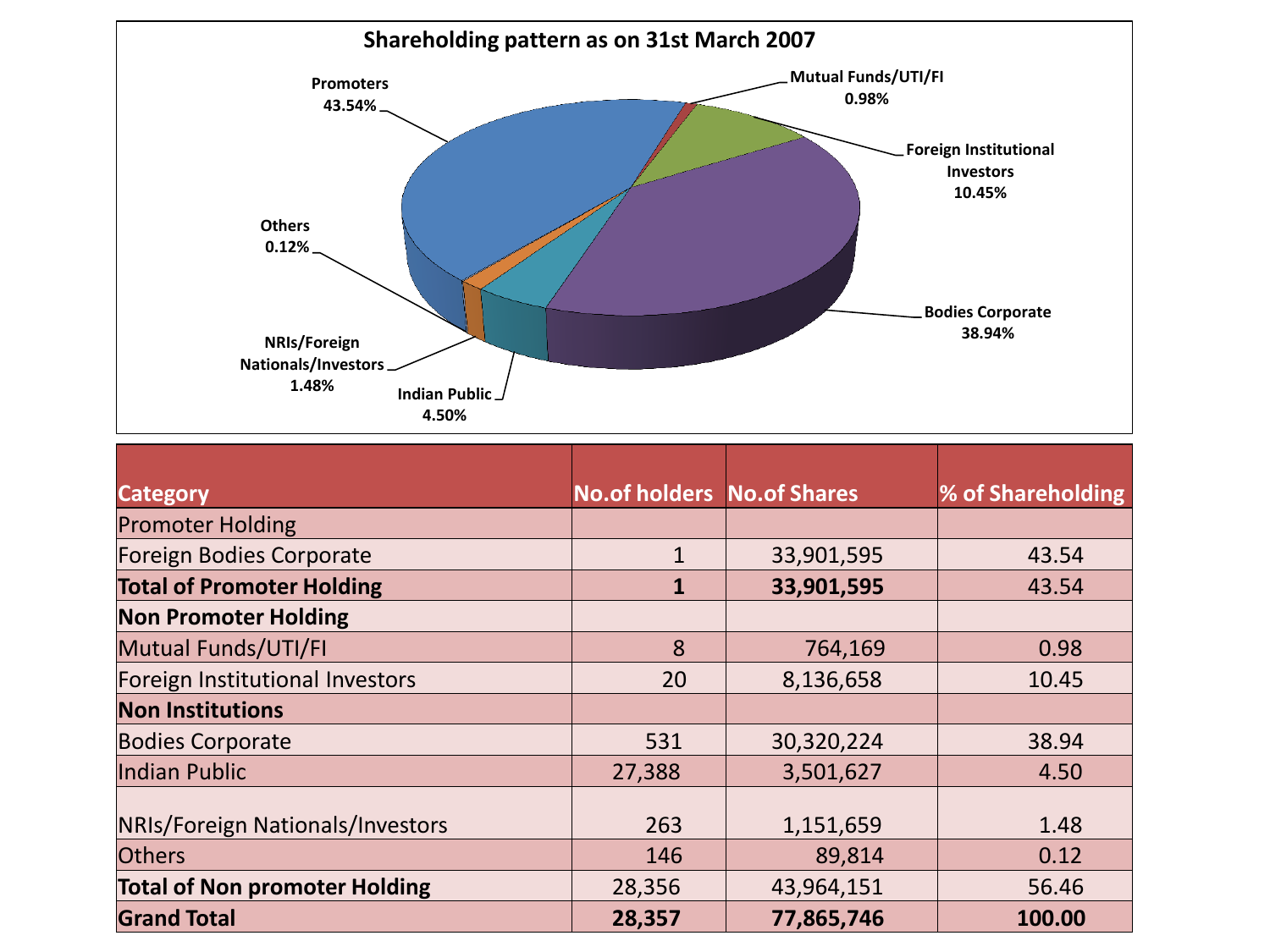|                  | SHAREHOLDING PATTERN AS ON 31ST MARCH 2007                                       |                                         |              |                                              |                     |                                                                   |
|------------------|----------------------------------------------------------------------------------|-----------------------------------------|--------------|----------------------------------------------|---------------------|-------------------------------------------------------------------|
| Category<br>Code | <b>Category of Shareholder</b>                                                   | Number of<br><b>Shareholders Shares</b> | Total No.    | No. of Shares held in<br>dematerialised form | as a % of $(A + B)$ | <b>Total Shareholding Total Shareholding as</b><br>a % of (A+B+C) |
| (A)              | Shareholding of Promoter and                                                     |                                         |              |                                              |                     |                                                                   |
|                  | <b>Promoter Group</b>                                                            |                                         |              |                                              |                     |                                                                   |
| $\overline{1}$   | Indian                                                                           | 0                                       | 0            | 0                                            | 0.00                | 0.00                                                              |
|                  | Sub-Total (A) (1)                                                                | $\mathbf{0}$                            | $\mathbf{0}$ | 0                                            | 0.00                | 0.00                                                              |
| $\overline{2}$   | Foreign                                                                          |                                         |              |                                              |                     |                                                                   |
| (a)              | Individuals (Non resident individuals/foreign individuals                        |                                         |              |                                              | 0.00                | 0.00                                                              |
| (b)              | <b>Bodies Corporate</b>                                                          |                                         | 33,901,595   | 33,901,595                                   | 43.54               | 43.54                                                             |
| (c)              | Institutions                                                                     |                                         |              |                                              | 0.00                | 0.00                                                              |
| (d)              | Any Other (Specify)                                                              |                                         |              |                                              | 0.00                | 0.00                                                              |
|                  | Sub-Total (A) (2)                                                                |                                         | 33,901,595   | 33,901,595                                   | 43.54               | 43.54                                                             |
|                  | <b>Total Shareholding of Promoter</b><br>and Promoter Group (A)=(A) (1) +(A) (2) |                                         | 33,901,595   | 33,901,595                                   | 43.54               | 43.54                                                             |
| (B)              | <b>Public Shareholding</b>                                                       |                                         |              |                                              |                     |                                                                   |
| (1)              | <b>Institutions</b>                                                              |                                         |              |                                              |                     |                                                                   |
| (a)              | Mutual Funds/ UTI                                                                | 6                                       | 749.254.00   | 749.254.00                                   | 0.96                | 0.96                                                              |
| (b)              | Financial Institutions / Banks                                                   | 2                                       | 14,915       | 14,915                                       | 0.02                | 0.02                                                              |
| ( c)             | Central Government/ State Government                                             | $\Omega$                                |              |                                              | 0.00                | 0.00                                                              |
| (d)              | Venture Capital Funds                                                            | $\Omega$                                |              |                                              | 0.00                | 0.00                                                              |
| (e)              | Insurance Companies                                                              | $\Omega$                                |              |                                              | 0.00                | 0.00                                                              |
| (f)              | Foreign Institutional Investors                                                  | 20                                      | 8,136,658    | 8,136,658                                    | 10.45               | 10.45                                                             |
| (g)              | Foreign Venture Capital Investors                                                | $\Omega$                                |              |                                              | 0.00                | 0.00                                                              |
| (h)              | Any Other (Specify)                                                              |                                         |              | ŋ                                            | 0.00                | 0.00                                                              |
|                  | Sub-Total (B)(1)                                                                 | 28                                      | 8,900,827    | 8,900,827                                    | 11.43               | 11.43                                                             |
| (2)              | <b>Non Institutions</b>                                                          |                                         |              |                                              |                     |                                                                   |
| (a)              | <b>Bodies Corporate</b>                                                          | 531                                     | 30,320,224   | 8,282,036                                    | 38.94               | 38.94                                                             |
| (b)              | Individuals Holding nominal share capital                                        |                                         |              |                                              |                     |                                                                   |
|                  | i. upto Rs. 1 Lakh                                                               | 27,610                                  | 2,901,157    | 2,538,949                                    | 3.73                | 3.73                                                              |
|                  | ii. In excess of Rs. 1 Lakh                                                      | 41                                      | 1,752,129    | 583,685                                      | 2.25                | 2.25                                                              |
| c)               | Any Other                                                                        |                                         |              |                                              |                     |                                                                   |
|                  | <b>Clearing Member</b>                                                           | 136                                     | 64,366       | 64,366                                       | 0.08                | 0.08                                                              |
|                  | Trust                                                                            | 10                                      | 25,448       | 3,462                                        | 0.03                | 0.03                                                              |
|                  | Sub-Total (B)(2)                                                                 | 28,328                                  | 35,063,324   | 11,472,498                                   | 45.03               | 45.03                                                             |
|                  | Total Public Shareholding (B)=(B)(1)+(B)(2)                                      | 28,356                                  | 43,964,151   | 20,373,325                                   | 56.46               | 56.46                                                             |
|                  | TOTAL (A)+(B)                                                                    | 28,357                                  | 77,865,746   | 54,274,920                                   | 100.00              | 100.00                                                            |
| (C)              | Shares held by Custodians and against which                                      | $\Omega$                                | $\Omega$     | O                                            | 0.00                | 0.00                                                              |
|                  | depository receipts have been issued<br>Grand Total (A) $+(B) + (C)$             | 28,357                                  | 77,865,746   | 54,274,920                                   | 100.00              | 100.00                                                            |
|                  |                                                                                  |                                         |              |                                              |                     |                                                                   |